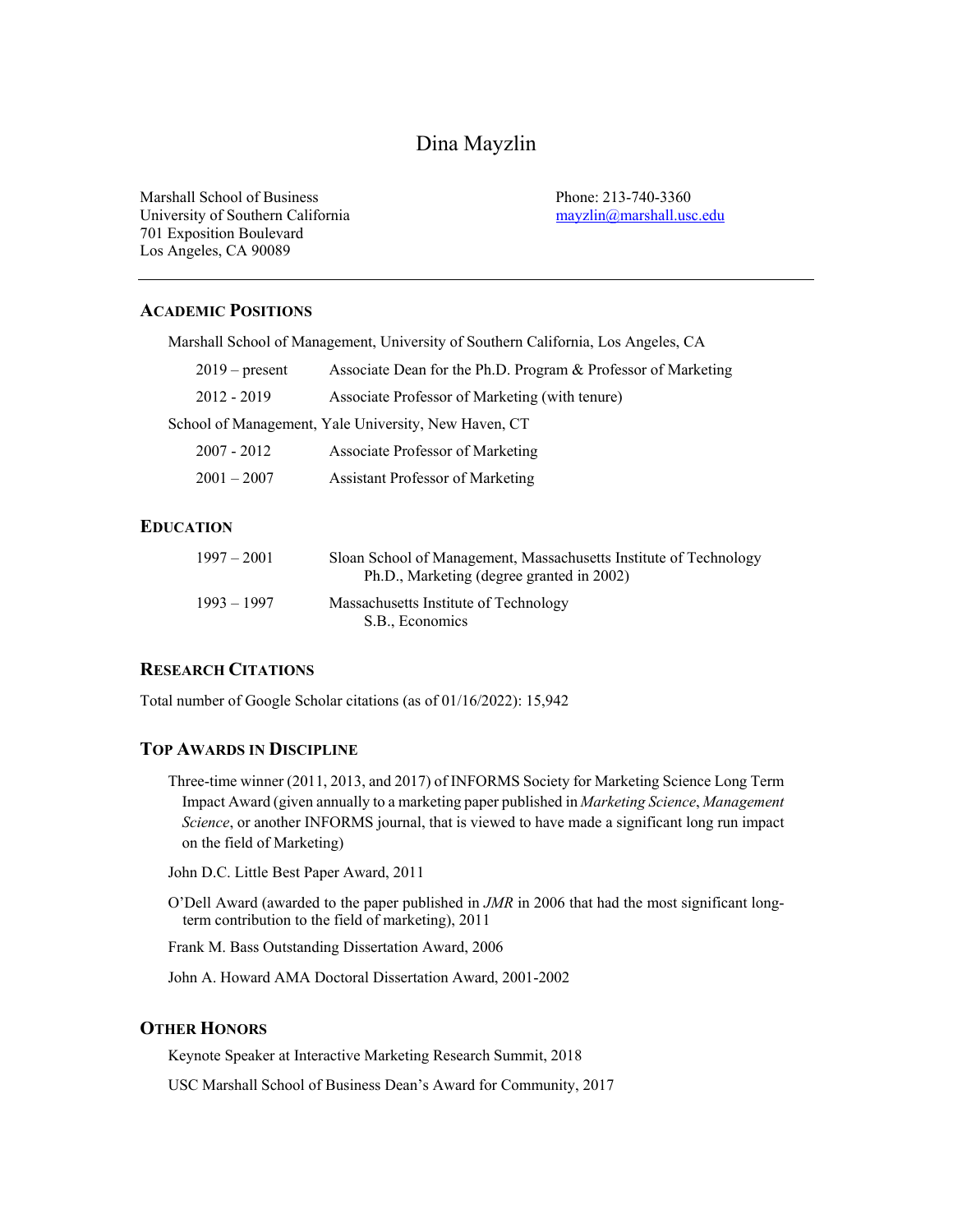USC Marshall School of Business Dean's Award for Research Impact, 2016

Keynote speaker at New York Computer Science and Economics Day (NYCE 2016), NYU

Marketing Science Doctoral Consortium Faculty Fellow, 2009, 2014

Keynote speaker at Advertising & Consumer Psychology Conference on Social Media, San Diego, CA 2013

Keynote speaker at the ZEW (Centre for European Economics Research)  $9<sup>th</sup>$  Conference on the Economics of Information and Communication Technologies, Mannheim, Germany 2011

Finalist INFORMS Society for Marketing Science Long Term Impact Award, 2010

Finalist John D.C. Little Best Paper Award, 2006, 2009

AMA-Sheth AMA Doctoral Consortium Faculty Fellow, 2008

MSI Young Scholar, 2006

Finalist Frank M. Bass Outstanding Dissertation Award, 2005

### **PUBLICATIONS**

- Pei, Amy and Dina Mayzlin (2021), "Influencing Social Media Influencers through Affiliation" (forthcoming at *Marketing Science*)
- Brandes, Leif, David Godes and Dina Mayzlin (2021), "What Drives Extremity Bias in Online Reviews? Theory and Experimental Evidence" (forthcoming at *Journal of Marketing Research*)
- Chevalier, Judy, Yaniv Dover, and Dina Mayzlin (2018), "Channels of Impact: User Reviews when Quality is Dynamic and Managers Respond," *Marketing Science*, 37 (5), 688-709. Google Scholar citations (as of 01/16/2022): 116
- Campbell, Arthur, Dina Mayzlin, and Jiwoong Shin (2017), "Managing Buzz," *The Rand Journal of Economics*, 48 (1), 203-229.
- Mayzlin, Dina (2016), "Managing Social Interactions," *The Oxford Handbook of the Economics of Networks* (Editors: Editors: Yann Bramoullé, Andrea Galeotti, Brian W. Rogers).
- Mayzlin, Dina, Yaniv Dover, and Judy Chevalier (2014), "Promotional Reviews: An Empirical Investigation of Online Review Manipulation," *American Economic Review*, 104 (8), 2421-55. Google Scholar citations (as of 01/16/2022): 836
- Mayzlin, Dina (2013), "Social Media Management," *Advanced Database Marketing* (Editors: Neslin, Coussement, and De Bock).
- Mayzlin, Dina and Hema Yoganarasimhan (2012), "Link to Success: How Blogs Build an Audience by Monitoring Rivals," *Management Science*, 58 (9), 1651–1668.
	- Google Scholar citations (as of 01/16/2022): 132
- Thomadsen, Raphael, Robert Zeithammer, Dina Mayzlin, Yesim Orhun, Amit Pazgal, Devavrut Purohit, Ram Rao, Michael Riordan, Jiwoong Shin, Monic Sun, J. Miguel Villas-Boas (2012), "A Reflection on Analytical Work in Marketing: Three Points of Consensus," *Marketing Letters,* 23 (2), 381-389.
- Mayzlin, Dina and Jiwoong Shin (2011), "Uninformative Advertising as an Invitation to Search," *Marketing Science*, 30 (4), 666-685.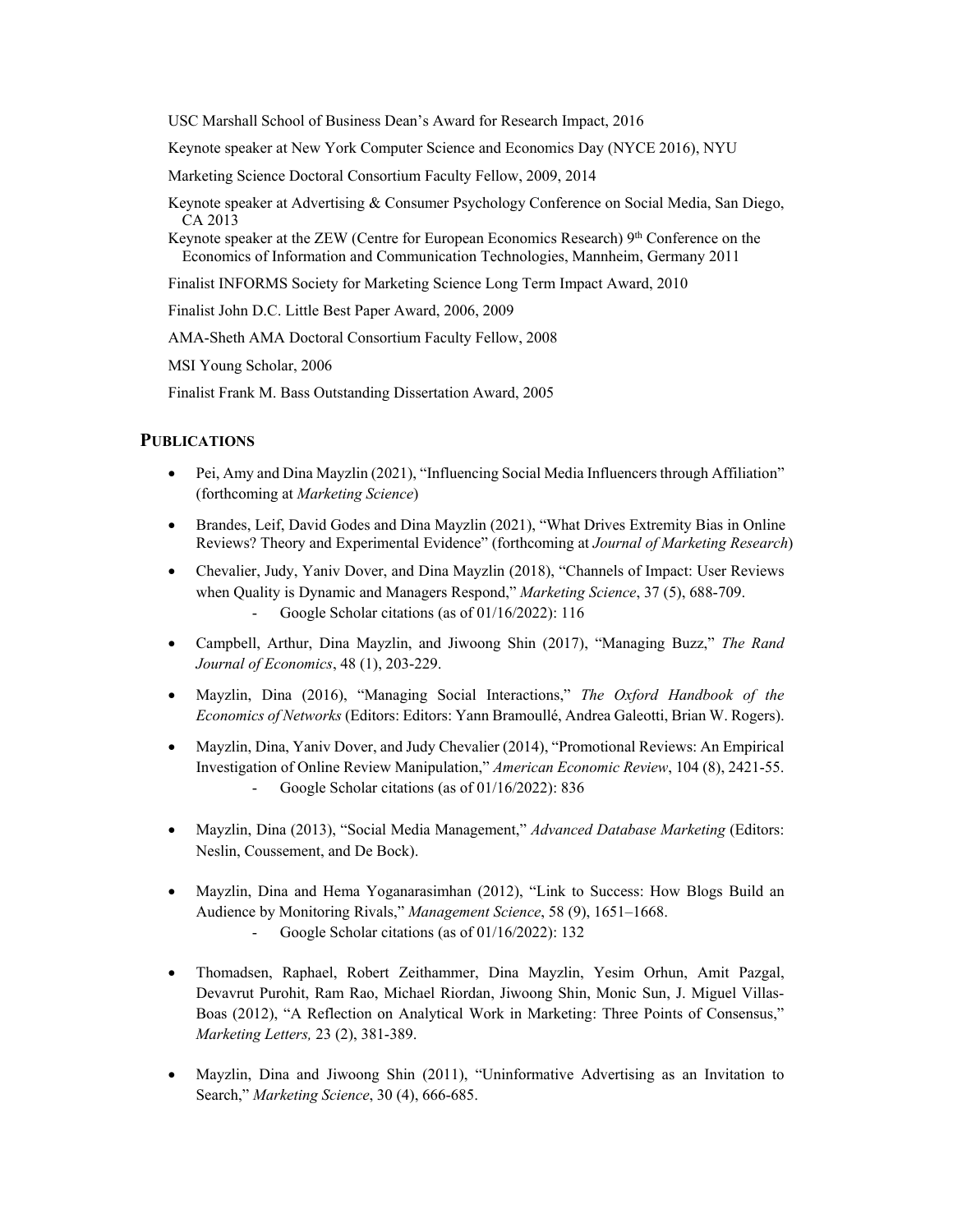- Winner, 2011 John D.C. Little Best Paper Award
- This paper was reprinted in the Festschrift to honor John D.C. Little
- Google Scholar citations (as of 01/16/2022): 181
- Godes, David and Dina Mayzlin (2009) "Firm-Created Word-of-Mouth Communication: Evidence from a Field Study," *Marketing Science,* 28 (4), 721-739.
	- Winner, 2017 INFORMS Society for Marketing Science Long Term Impact Award
	- Finalist, 2009 John D.C. Little Best Paper Award
	- Google Scholar citations (as of 01/16/2022): 1,076
- Lehmann, Donald and Dina Mayzlin (2007), "Communication and New Product Adoption," *The SAGE Handbook of Advertising* (Editors: Tellis and Ambler).
- Chevalier, Judith and Dina Mayzlin (2006), "The Effect of Word of Mouth on Sales: Online Book Reviews*,*" *Journal of Marketing Research*, 43 (3), 345-354.
	- Winner, 2011 O'Dell Award (awarded to the paper published in *JMR* in 2006 that had the most significant long-term contribution to the field of marketing)
	- Google Scholar citations (as of 01/16/2022): 7,511
- Mayzlin, Dina (2006), "Promotional Chat on the Internet," *Marketing Science*, 25 (2), 155-163.
	- Winner, 2013 INFORMS Society for Marketing Science Long Term Impact Award
	- Winner, 2006 Frank Bass Outstanding Dissertation Award
	- Finalist, 2006 John D.C. Little Best Paper Award
	- Google Scholar citations (as of 01/16/2022): 858
- Godes, David, Dina Mayzlin, Yubo Chen, Sanjiv Das, Chrysanthos Dellarocas, Bruce Pfeiffer, Barak Libai, Subrata Sen, Mengze Shi, Peeter Verlegh (2005), "The Firm's Management of Social Interactions," *Marketing Letters*, 16 (3), 415-428.
	- Google Scholar citations (as of 01/16/2022): 847
- Godes, David and Dina Mayzlin (2004), "Using Online Conversations to Study Word of Mouth Communication*,*" *Marketing Science*, 23 (4), 545-560.
	- Winner, 2011 INFORMS Society for Marketing Science Long Term Impact Award
	- Finalist, 2010 INFORMS Society for Marketing Science Long Term Impact Award
	- Finalist, 2005 Frank Bass Outstanding Dissertation Award
	- Translated into French and reprinted in Recherche et Applications in Marketing, vol.19, no. 4, 2004, pp. 89-110
	- Google Scholar citations (as of 01/16/2022): 3,724
- Gruber, Jonathan, John Kim, Dina Mayzlin (1999), "Physician Fees and Procedure Intensity: the Case of Cesarean Delivery," *Journal of Health Economics*, 18 (4), 473-490.
	- Google Scholar citations (as of 01/16/2022): 388

# **WORKING PAPERS**

- Pei, Amy and Dina Mayzlin (2021), "Do Curation Algorithms Amplify the Effect of Trolls on Users?"
- Lukibanov, Ilya and Dina Mayzlin (2021), "Investments in Content Creation: the Star Effect"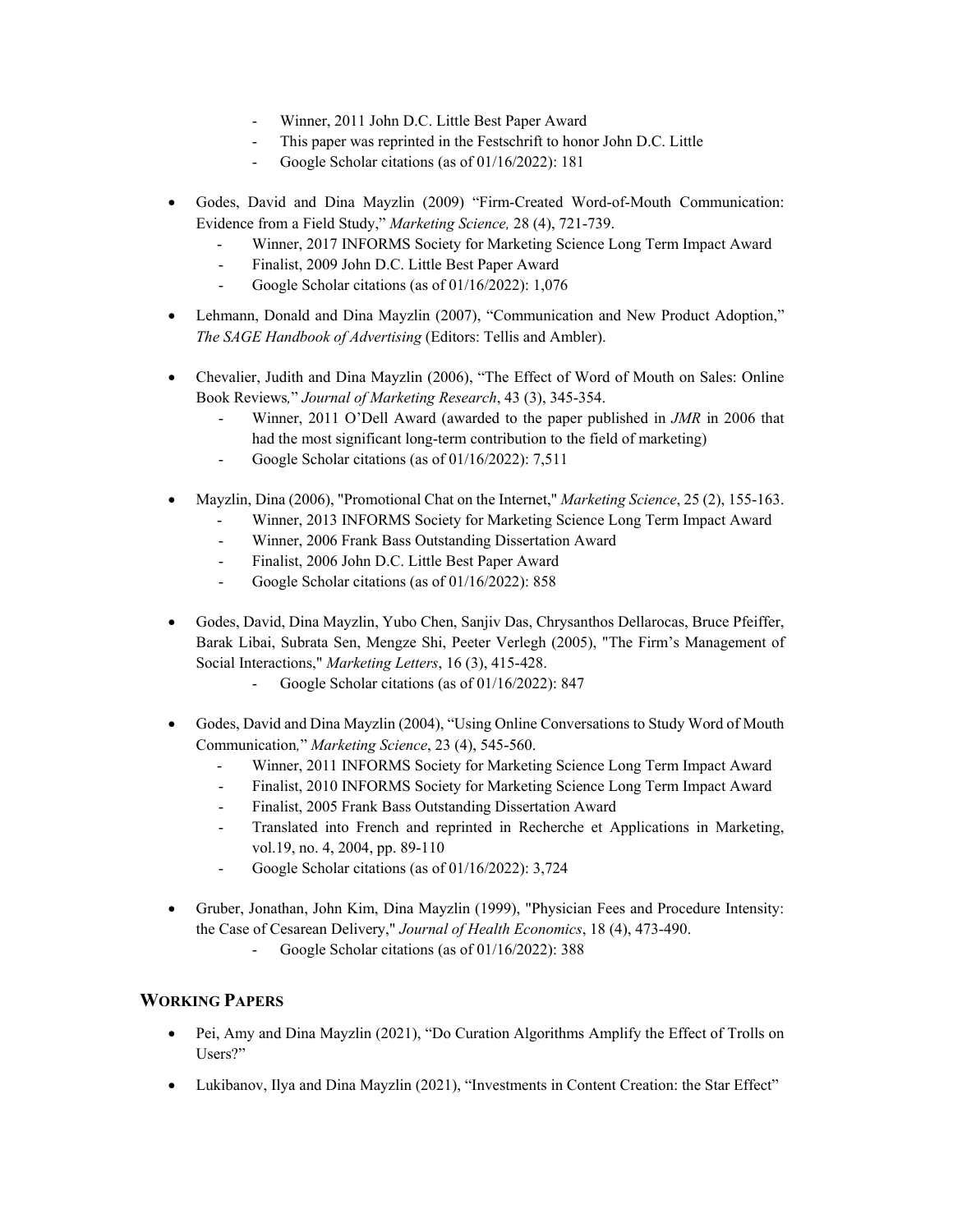# **TEACHING (USC)**

## **MBA**

Marketing and Consumer Research (MBA) Digital Marketing (MBA, undergraduate) Digital Marketing and Analytics (Online MBA)

### **PhD**

Research Forum Analytical Methods in Marketing

### **Doctoral Advising (First Position)**

Ilya Lukibanov (current PhD student) Isamar Troncoso Cortez (Committee, Harvard Business School) Amy Lei (Chair, Northeastern University) Mengxia Zhang (Committee, currently a student at USC) Ken Chuk (Committee, Cloud9 Esports) Francesca Valsesia (Committee, University of Washington) Zibin Xu (Committee, Shanghai Jiao Tong University) Lin Liu (Committee, University Central Florida) Yaniv Dover (post-doctoral advisor, Dartmouth) Shachar Reichman (Outside Committee member, Tel Aviv University) Boudhayan Sen (Committee, McKinsey) Hema Yoganarasimhan (Co-Chair, UC Davis), winner of MSI Clayton Dissertation Proposal Sumon Datta (Committee, Purdue) Jackie Luan (Committee, Dartmouth)

# **SELECT SCHOOL AND UNIVERSITY SERVICE (USC)**

- 1. Marketing PhD program Coordinator (2017 2019)
- 2. Marshall representative to the USC Tenure, Tenure-Track Faculty Affairs Committee (2016 2018)
- 3. Marketing representative to the Marshall Faculty Council  $(2016 2017)$
- 4. Tenure Track Faculty Marketing Chair Search Committee (2015 2016)
- 5. Marketing Chair Search Committee (2016)
- 6. APR Committee Chair (2014 2015)
- 7. Mentoring Committee (2012 2013)

# **PROFESSIONAL ACTIVITIES**

### **Associate Editor**

Marketing Science (2018 – present) Journal of Marketing Research (2018 – 2021)

## **Editorial Board**

Marketing Science (2007 – present) Marketing Letters (2017 – present) Quantitative Marketing and Economics (2017 – present) Journal of Interactive Marketing (2018 – present) International Journal of Research in Marketing (2009 – present) Customer Needs and Solutions (2013 – present)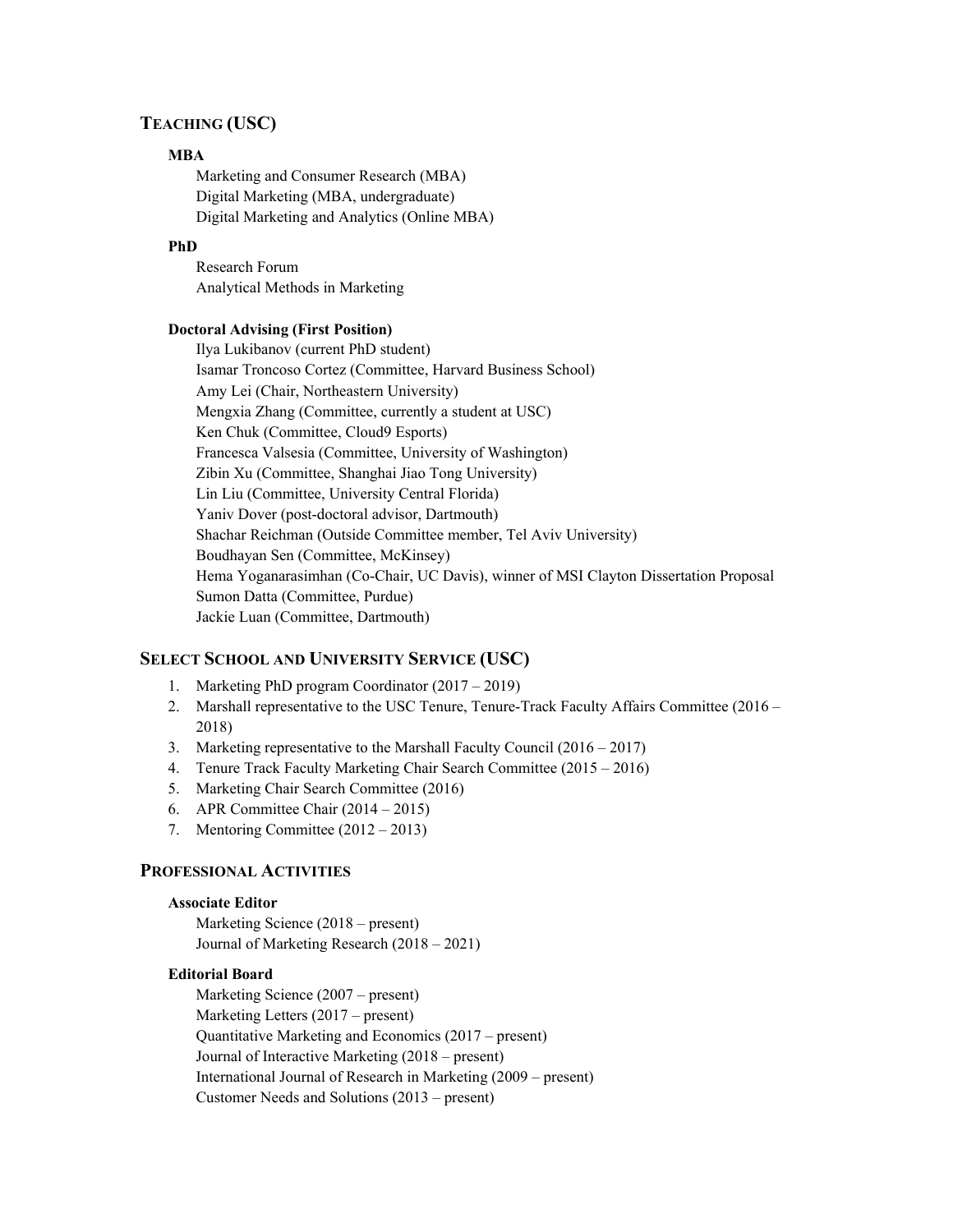Journal of Marketing Research (2010 – 2013)

# **SERVICE TO THE FIELD**

Chair SICS Conference at Berkeley, 2021 Organizing Committee Bass Conference, 2021 Member Program Committee (PC) ACM Conference on Economics and Computation, 2019 ISMS Doctoral Dissertation Proposal Competition Chair, 2018 Erin Anderson Award Selection Committee Member, 2017, 2018 Organizing Committee Marketing Science Conference Member, USC, 2017 Wittink Prize Selection Committee Member, 2016 Choice Symposium Session Co-organizer, 2016, 2019 Member Senior Program Committee 13<sup>th</sup> ACM Conference on Electronic Commerce, 2012 Chair of Session on Social Media, Yale YCCI Conference, 2010 - 2012 Associate Editor for the special issue on Social Media and Business Transformation of *Information Systems Research*, 2011

# **INVITED TALKS AND CONFERENCE PRESENTATIONS**

### 2021

USC Information Sciences Institute AI Seminar Haring Symposium (Haring-Sheth Distinguished Scholar)

### 2020

University of Washington PhD Seminar Washington University St Louis Marketing Seminar Bocconi University Milan Marketing Seminar Virtual Digital Economy seminar Center for Analytics and Business Insights Research Roundtable, Washington University, St. Louis, MO

#### 2019

MIT Marketing Seminar University of California at Riverside Marketing Seminar Zero Decade Marketing Conference, Palm Springs, CA NBER Economics of Digitization PhD Tutorial Speaker, Stanford University Choice Symposium Session Co-organizer, Chesapeake Bay, Maryland Social@IDC Conference Invited Speaker, Herziliya, Israel Marketing Science Conference, Rome, Italy Marketing Science Institute Accelerator Invited Speaker, MSI, Boston, MA 2019 NABE Tech Economics Conference (TEC2019) Invited Speaker, Seattle, WA P&G Alumni Network - Large Cap CMO Forum

#### 2018

16th ZEW Conference on the Economics of Information and Communication Technologies, Mannheim, Germany

11th Workshop on the Economics of Advertising and Marketing at Columbia University Johns Hopkins University Marketing Seminar

Keynote Speaker at Interactive Marketing Research Summit, Amsterdam, Netherlands

Marketing - Industrial Organization Conference at Yale University

NBER Economics of Digitization, Stanford University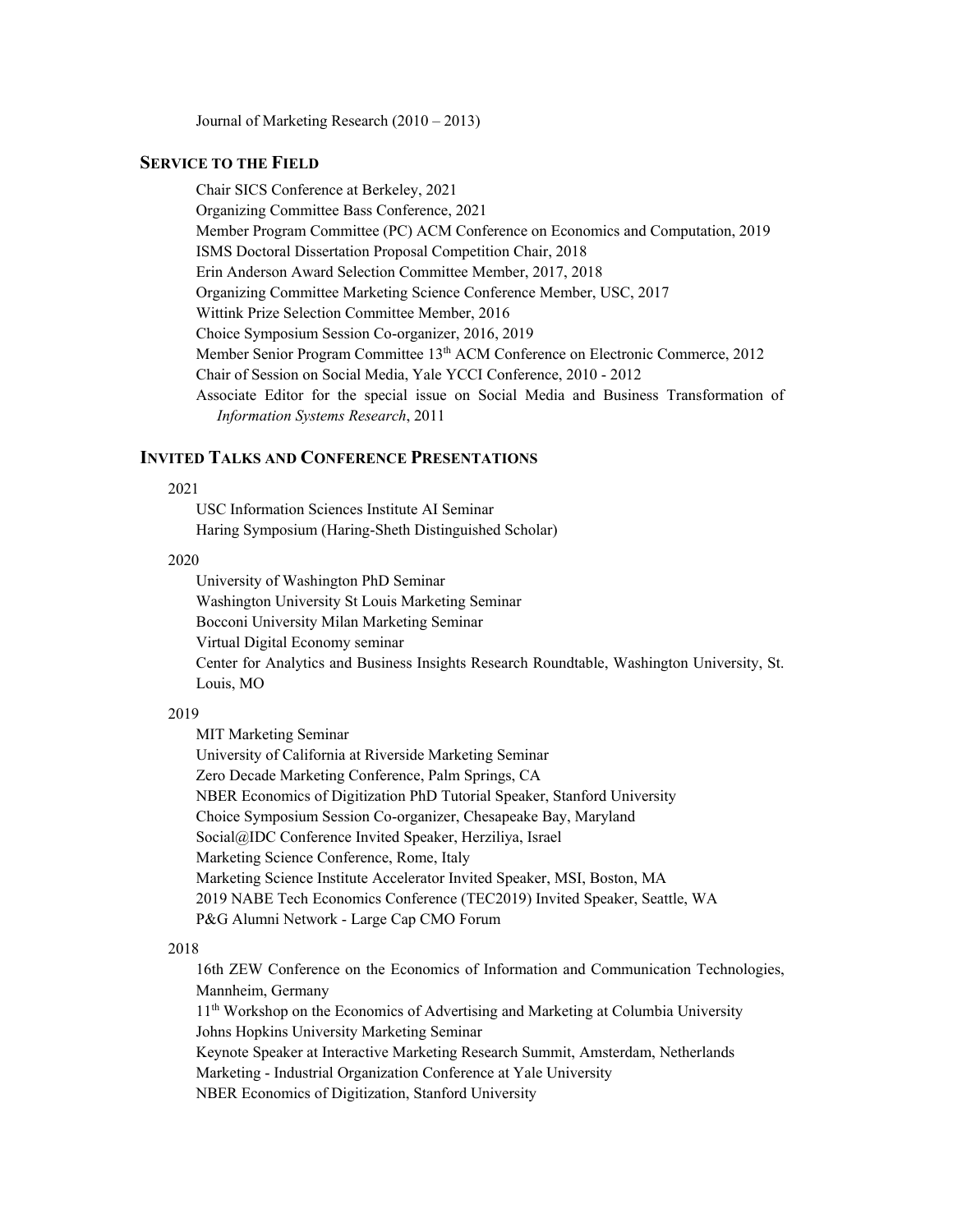University of Toronto Marketing Seminar UCLA Marketing Seminar

2017

Federal Trade Commission Panel on Consumer Protection at the Western Economic Association International Conference, San Diego, CA Marketing Science Conference, Los Angeles, CA Summer Institute on Competitive Strategy, UC Berkeley, CA Marketing Science – Federal Trade Commission Conference on Marketing and Consumer Protection, Washington, D.C. University of Florida Marketing Seminar University of California Berkeley Marketing Seminar University of California Davis Marketing Seminar Hong Kong University of Science and Technology Marketing Seminar Camp, HK Lazaridis School of Business and Economics Marketing Camp, Waterloo, Canada

#### 2016

NBER Summer Institute (Economics of Digitization), Boston, MA Choice Symposium Session Co-organizer Lake Louise, Canada Interdisciplinary Center Marketing Seminar, Herziliya, Israel Rotterdam School of Management and Erasmus School of Economics Marketing Seminar, Netherlands Vienna University of Economics and Business Marketing Seminar, Austria University of British Columbia Marketing Seminar 24th European Summer Symposium in Economic Theory, Gerzensee, Switzerland New Directions in Applied Microeconomics – Theory and Evidence (IO and Social Networks), CalTech Keynote speaker at New York Computer Science and Economics Day, New York University

#### 2015

Columbia Business School Marketing Seminar University of Missouri Marketing Distinguished Research Seminar 24th European Summer Symposium in Economic Theory, Gerzensee, Switzerland New Directions in Applied Microeconomics – Theory and Evidence (IO and Social Networks), CalTech

#### 2014

Arizona State University Marketing Seminar Marketing Science Doctoral Consortium, Emory University Marketing Science Conference, Emory University Economics of Advertising and Marketing Conference, University of Vienna, Austria

#### 2013

University of Colorado at Boulder Marketing Seminar Texas A & M Marketing Camp University of Washington Marketing Seminar Northwestern University Marketing Seminar Santa Clara University Marketing Seminar

#### 2012

University of Texas at Dallas PhD Seminar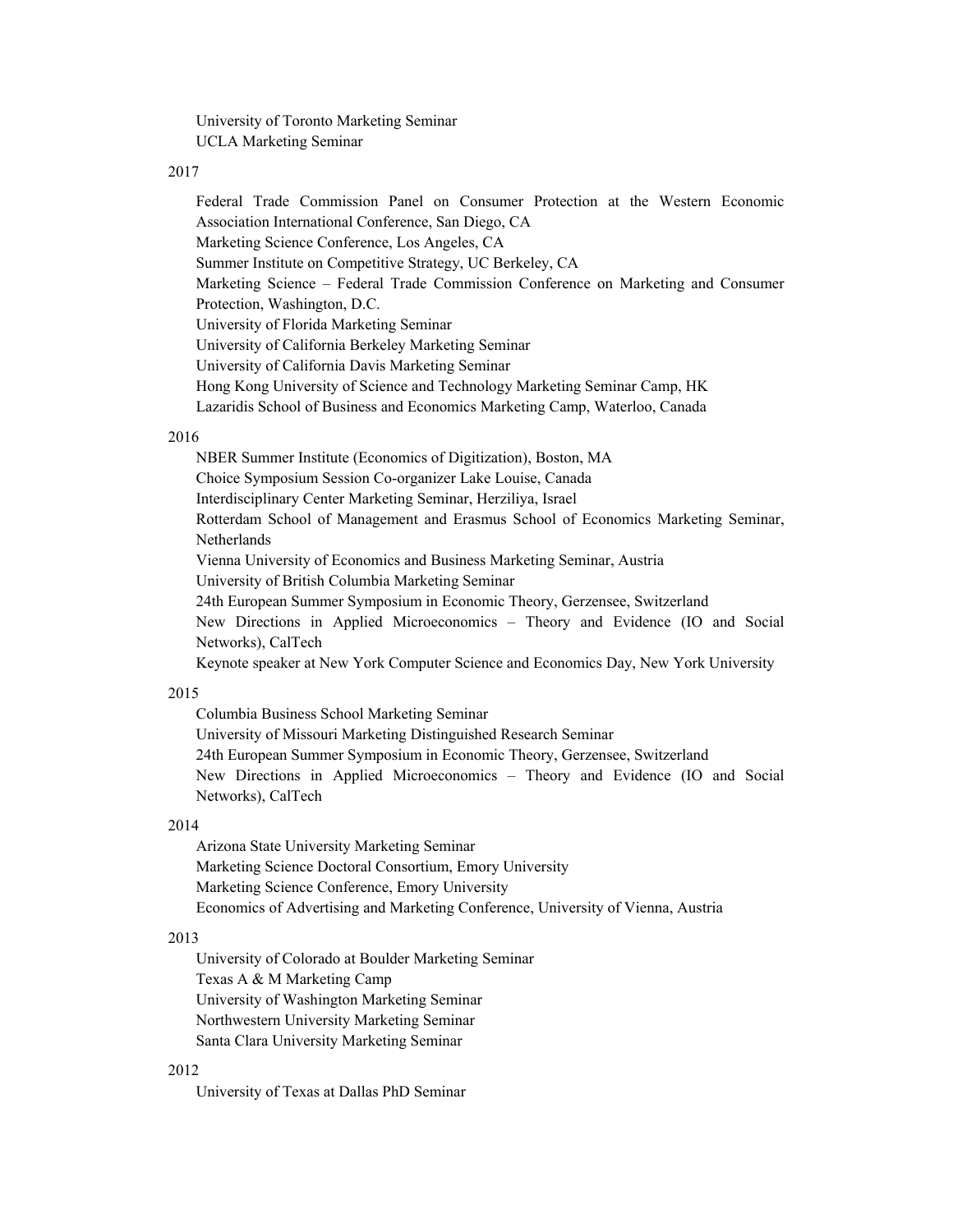USC FBE Applied Economics Seminar NBER Program on the Economics of Digitization Marketing Science Conference, Boston University Stanford University Marketing Seminar University of Houston Marketing Seminar

#### 2011

Washington University St Louis Marketing Seminar Dartmouth Marketing Seminar NYU Information Systems Seminar UCSD Marketing Seminar USC Marketing Seminar University of Pennsylvania Marketing Seminar NBER Summer Institute (Economics of Digitization), Boston, MA Marketing Science Conference, Rice University ZEW (Centre for European Economics Research) 9<sup>th</sup> Conference on the Economics of Information and Communication Technologies, Mannheim, Germany 4th Workshop on the Economics of Advertising and Marketing, Moscow, Russia Yale Center for Customer Insights Conference Hebrew University Marketing Seminar, Israel Boston University Marketing Seminar

#### 2010

3rd Workshop on the Economics of Advertising and Marketing, Barcelona, Spain Invitational Choice Symposium, Miami Business School Columbia University Marketing Seminar Georgetown University Marketing Seminar

### 2009

University of Alberta at Edmonton Marketing Seminar Series Wharton Interactive Media Initiative's Conference on Modeling Social Network Data University of Pennsylvania ACR Conference, Pittsburgh Marketing Science Conference, University of Michigan University of Texas at Austin Marketing Seminar Yale Microeconomic Theory Lunch New England Marketing Consortium, Harvard Business School Summer Institute in Competitive Strategy, Berkeley, CA (presented by co-author) John D.C. Little Festschrift Celebration, Marketing Science Conference, University of Michigan (presented by co-author) Yale School of Management Wednesday Lunch Seminar Rotterdam School of Management and Erasmus School of Economics Marketing Seminar, **Netherlands** University of Tilburg Marketing Seminar, Netherlands University of Maryland Marketing Seminar

#### 2008

QME Conference, New York University Marketing Science Conference, University of British Columbia Fourth Symposium on Statistical Challenges in Electronic Commerce Research, NYU University of Maryland Marketing Camp University of Minnesota Marketing Seminar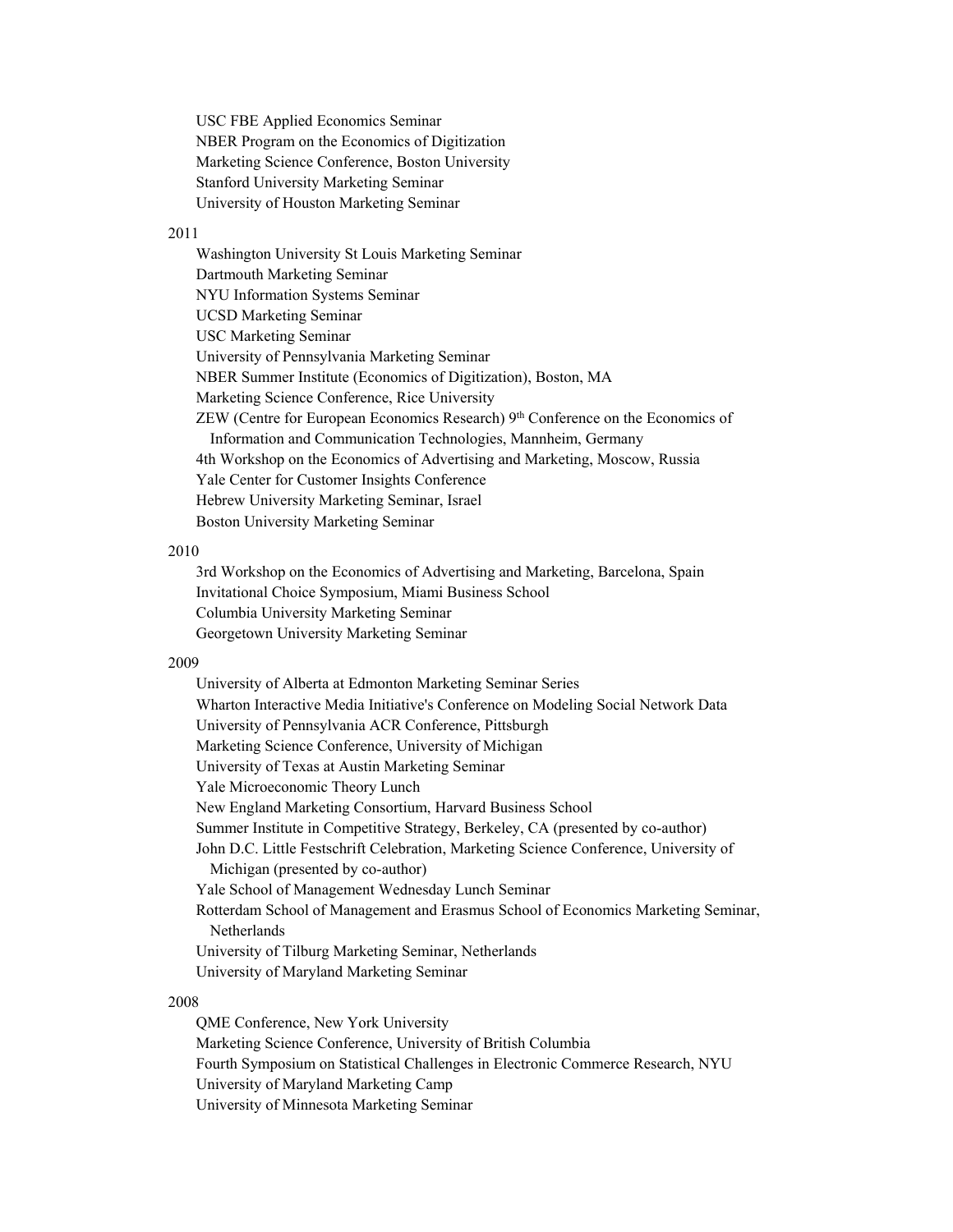Carnegie Mellon University (Heinz School of Public Policy) Seminar

#### 2007

MSI Young Scholars Conference, Park City, Utah

#### 2006

Yale School of Management Wednesday Lunch Seminar Series Summer Institute in Competitive Strategy, Berkeley, CA Marketing Science Conference, University of Pittsburgh DARPA Decision Sciences Research Council Meeting, San Francisco, CA Marketing Science Institute Board Meeting, Boston, MA Chicago Marketing Seminar Series, 2006 NYU/Columbia/Wharton/Yale Marketing Consortium, NYU

### 2005

Marketing in Israel Conference Northeast Marketing Consortium, Harvard Business School Washington University, St. Louis Marketing Seminar New York University Marketing Seminar

### 2004

Harvard Business School Marketing Seminar University of Pennsylvania Marketing Seminar

#### 2003

MIT Marketing Seminar Series Tel Aviv University Marketing Seminar Series Interdisciplinary Center Herzliya Marketing Seminar Series Marketing Science Conference, University of Maryland Informs Conference, Atlanta Summer Institute in Competitive Strategy, Berkeley, CA

#### 2002

Marketing Science Conference, Edmonton, Canada NYU/Columbia/Wharton/Yale Marketing Consortium

### 2001

Marketing Science Conference, Wiesbaden, Germany Economics of the Internet, Stanford Institute for Theoretical Economics Summer Workshop New York University Information Systems Research seminar Fifth Invitational Choice Symposium, Asilomar, California MIT Economic Theory Lunch

#### 2000

Berkeley Marketing Seminar Carnegie Mellon University Marketing Seminar Cornell Marketing Seminar Duke Marketing Seminar MIT Marketing Seminar Northwestern Marketing Seminar Purdue Marketing Seminar Rochester Marketing Seminar University of Florida Marketing Seminar